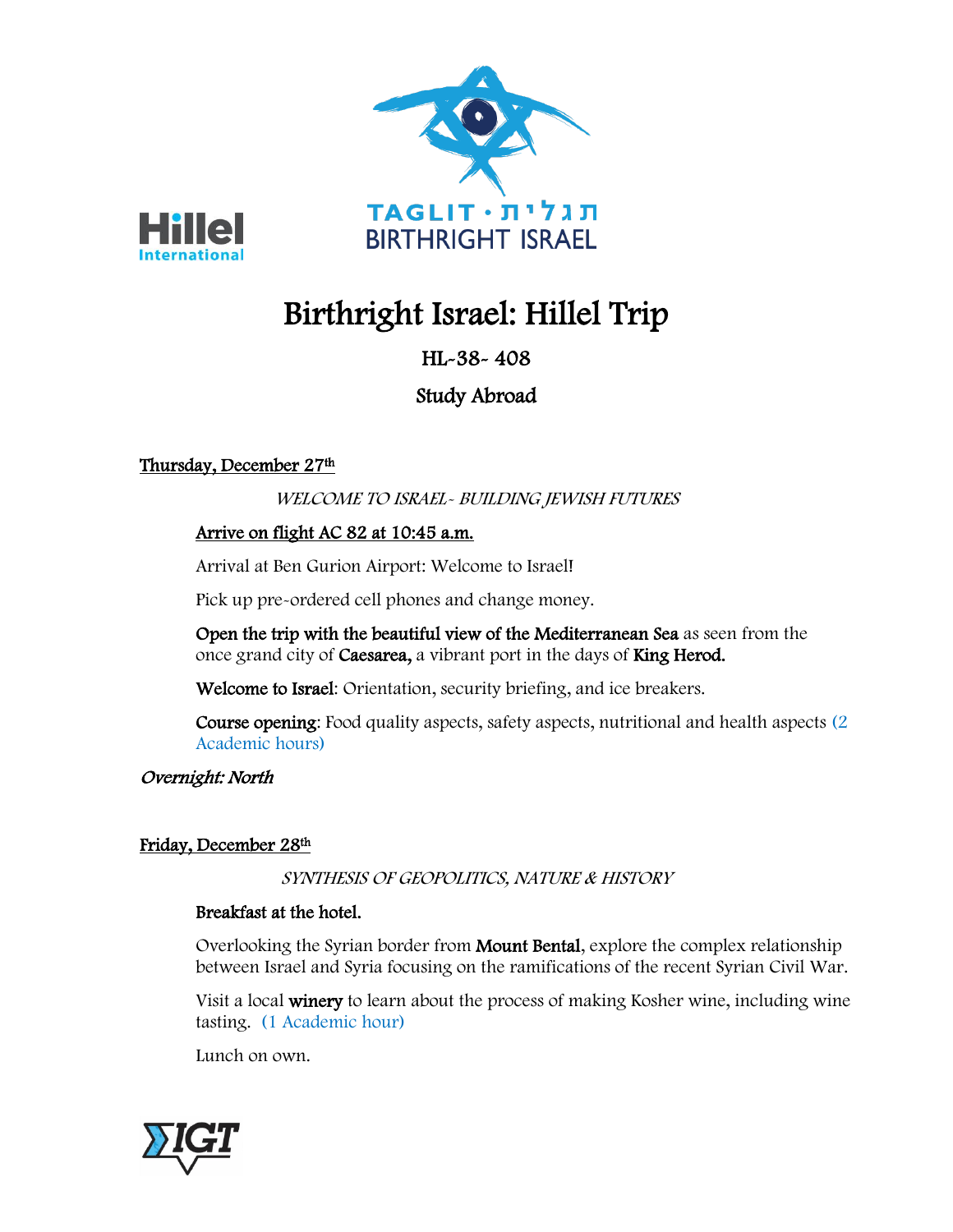



Off-road Jeep Ride along the dirt roads of the Golan, exploring its natural beauty and the Golan's strategic significance to Israel.

Return to hotel and prepare for Shabbat.

Kabbalat Shabbat - celebrate the beginning of Shabbat with a choice of services: Reform, Conservative, Orthodox, and additional Creative Options.

Festive Shabbat Dinner at the hotel

Oneg Shabbat with stories, singing and food…

#### Overnight: North

#### Shabbat, December 29th

#### SHABBAT

Breakfast at the hotel.

Shabbat morning programs.

Yad Vashem Preparation

Festive Shabbat Lunch

#### Shabbat Menucha (rest).

Hillel Conversation: Who Is Israel to me?

Havdallah: Bein Kodesh Le Hol – A Transition: From Shabbat to the regular week.

Night out in Machane Yehuda where, as night falls, the market is transformed into the HUB of Jerusalem's nightlife. With dinner on own.

#### Overnight: North

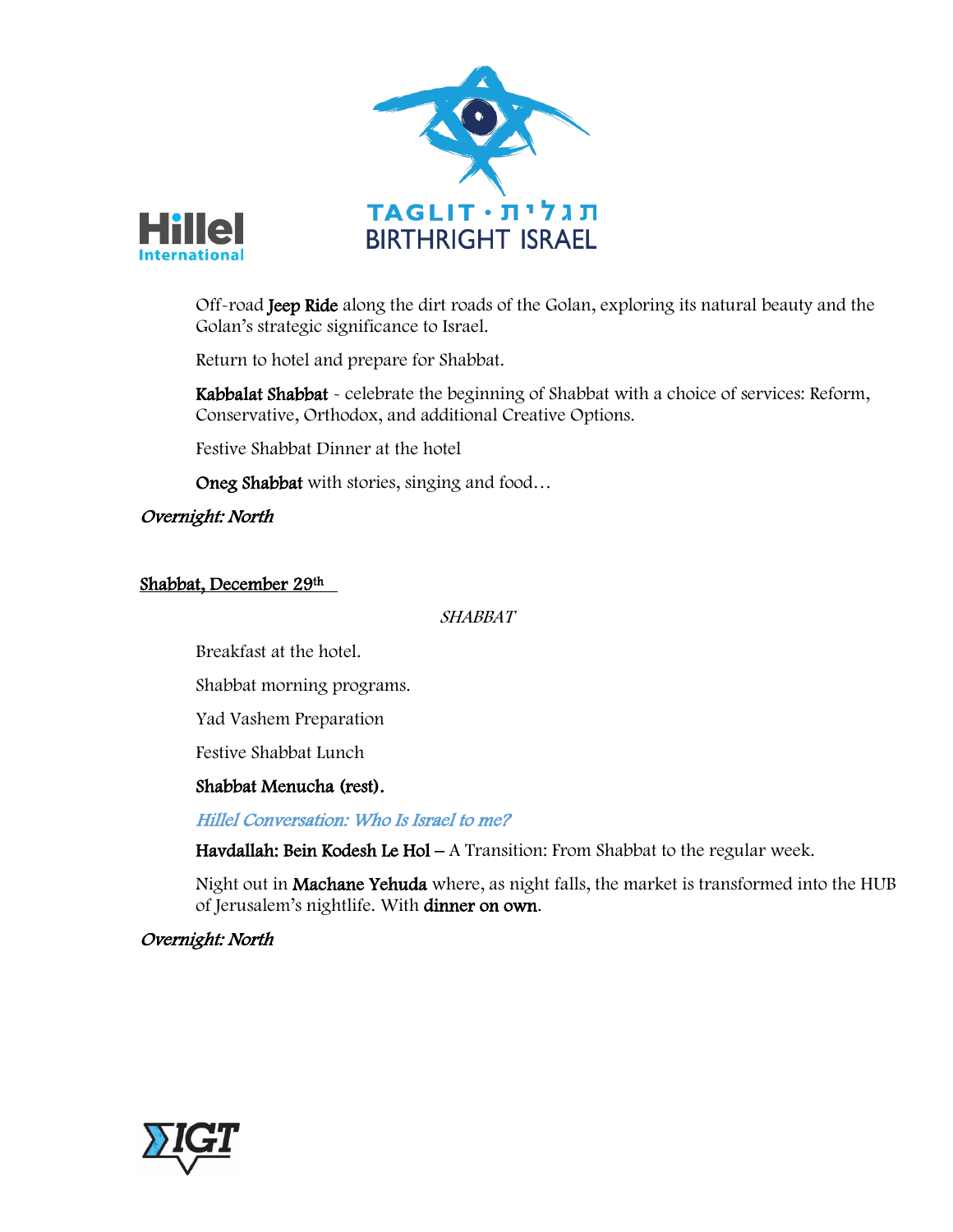



#### Sunday, December 30<sup>th</sup>

#### BEING THE "OTHER": COMMUNITIES IN THE GALILEE

Our Neighborhood in 2018: meet a leader from the field and hear about the Geopolitical realities in Israel's broader neighborhood, including: Iran, ISIS, the Palestinians, Lebanon and Syria.

One of the four holy Jewish cities, Tzfat has always been shrouded with a mist of mystery and mysticism; walk through the picturesque alleyways and streets in this place that has been a magnet for great rabbis, mystics and artists.

Visit "Adir" wineries visitor center, cheese and wine and workshop (2 Academic hours)

Drive to a **Druze village** for a workshop with leading chefs to hear, taste and learn about the Druze cuisine. Including Dinner. (6 Academic hours)

#### Overnight: North

#### Monday, December 31st

LEARNING THROUGH LIVING: DREAMS & REALITY

Breakfast and check out of the hotel.

Drive to the Kinneret college to meet the student and join on site lectures. (6 Academic hours)

Go on a tour of the Jordan Valley to learn of it's most significant export: Dates. (2 Academic hours)

#### Lunch on own.

Tie in session.

Enter Jerusalem and stop at Haas Promenade for an overview of Jerusalem and a Shehechiyanu Celebration

Night out in Jerusalem to Celebrate the New Year's Eve.

#### Overnight: Jerusalem

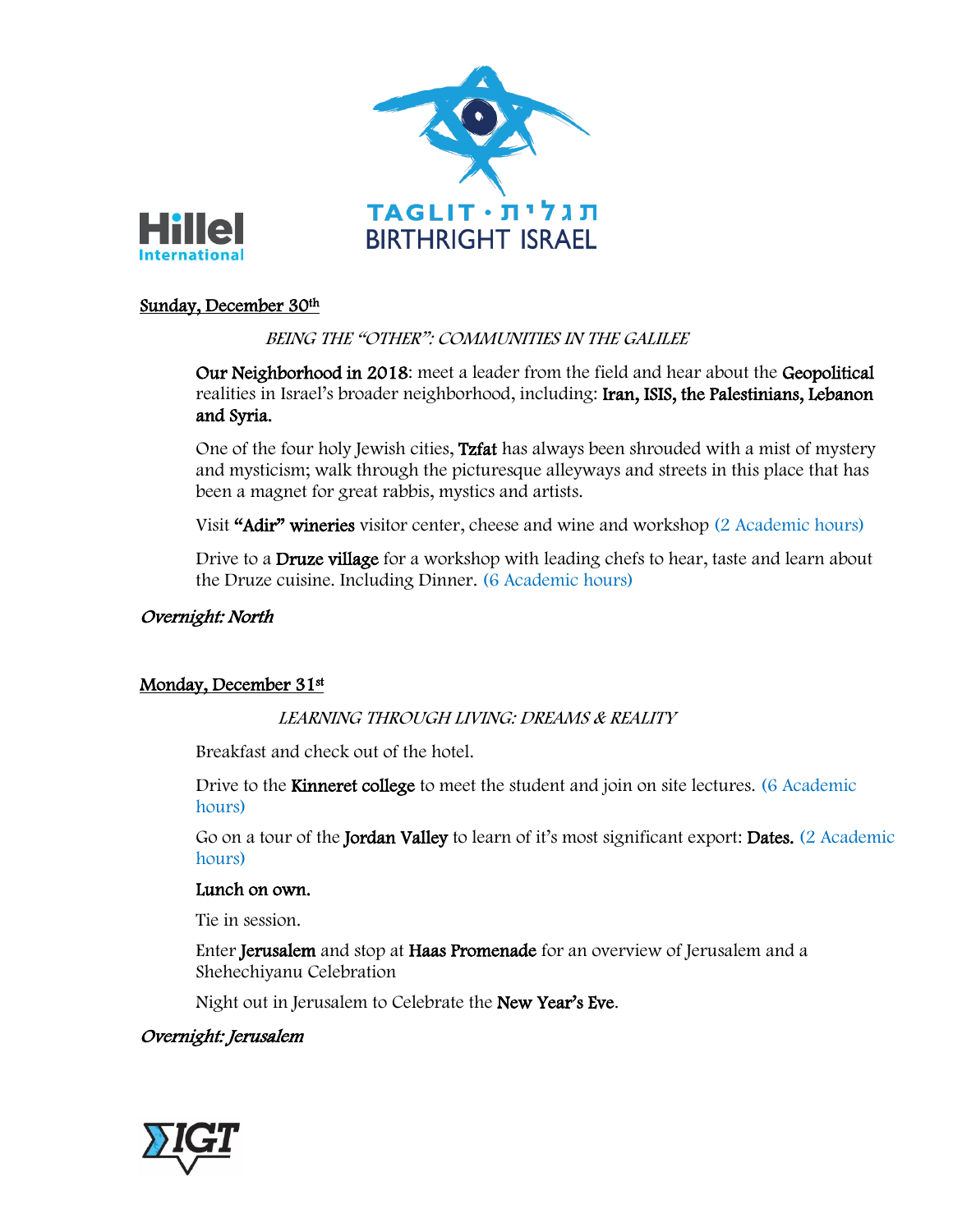



#### Tuesday, January 1st

#### JERUSALEM: THE PEOPLE, THE STORIES, THE STONES

Guided visit through the Jewish Quarter of Jerusalem's Old City, exploring 3000 years of life and mystery, including a visit to the Kotel (Western Wall), of the Temple Mount.

Walk the paths of the Southern Wall Excavation site, where the ancient Israelites entered the second temple.

Go on a guided tour of Machane Yehuda Market, Jerusalem's legendary open-air market, where one can taste traditional foods from the various communities that have made the market what it is today, with lunch on own. (2 Academic hours)

Mifgash Preparation- get to know the life and culture of the Israeli soldiers who will be joining the trip.

#### Overnight: Jerusalem

#### Wednesday, January 2nd

#### LIVING REALITY

Breakfast and check out of the hotel.

Visit the Yad Vashem memorial complex, dedicated to the memory of the victims of the Shoa (Holocaust), including the Avenue of the Righteous Among the Nations, the Historical Museum and the Children's Memorial.

Mifgash: One People – Different Lands… Welcome the Israelis who will be joining the group for part of the trip.

Lunch on own.

Visit the boutique wineries of the Ella Valley and the Yehuda region. (2 Academic hours)

Drive south to the Judean Desert.

Stop at the Kfar Hanokdim Bedouin Encampment for a traditional Bedouin experience including, a Camel Ride, Bedouin Hospitality, a Hafla Dinner and overnight in a Bedouin Tent.

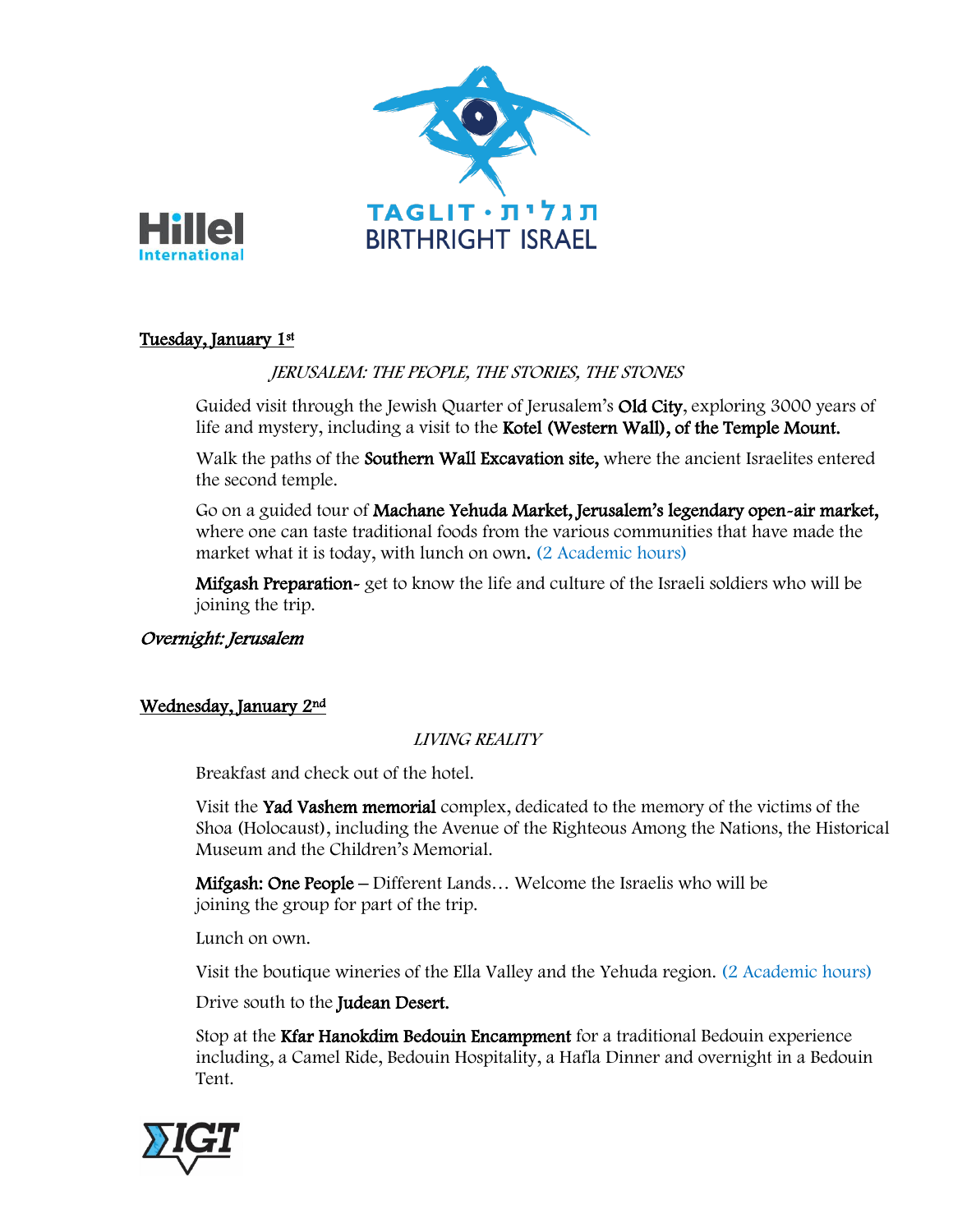



### Hillel Conversation: What is Spirituality to Me?

#### Overnight: Hanokdim

#### Thursday, January 3rd

#### BUILDING BLOCKS OF NATIONHOOD: MASADA AS A CASE STUDY

Rise and Shine to a new beautiful day in the Judean desert.

Breakfast.

Ascend Masada via the Roman Ramp for a guided visit and dialogue about the significance of the Masada story in contemporary Israeli society.

Lunch on own.

Cover yourself in mud and float on the water of the Dead Sea, at the lowest point on earth.

Drive north along the **Jordan Valley** to the Upper Galilee.

Check into the hotel, followed by dinner.

Enjoy a Night Out in the vibrant night life of the city that never sleeps- Tel Aviv

#### Overnight: Tel Aviv

#### Friday, January 4th

TEL AVIV- A MICROCOSM OF ISRAEL

Visit one of Tel Aviv's colorful markets where stalls of clothing and food mingle with high end restaurants to create an ever-evolving Israeli tapestry, with lunch on own. (2 Academic hours)

From Ahuzat Bayit to Global Innovation Hub - Walking tour through Tel Aviv exploring the creation of the first Hebrew city, and how seemingly conflicting visions of tradition and progress, religion and secularism, converged into the small streets of the burgeoning city.

Return to hotel and prepare for Shabbat.

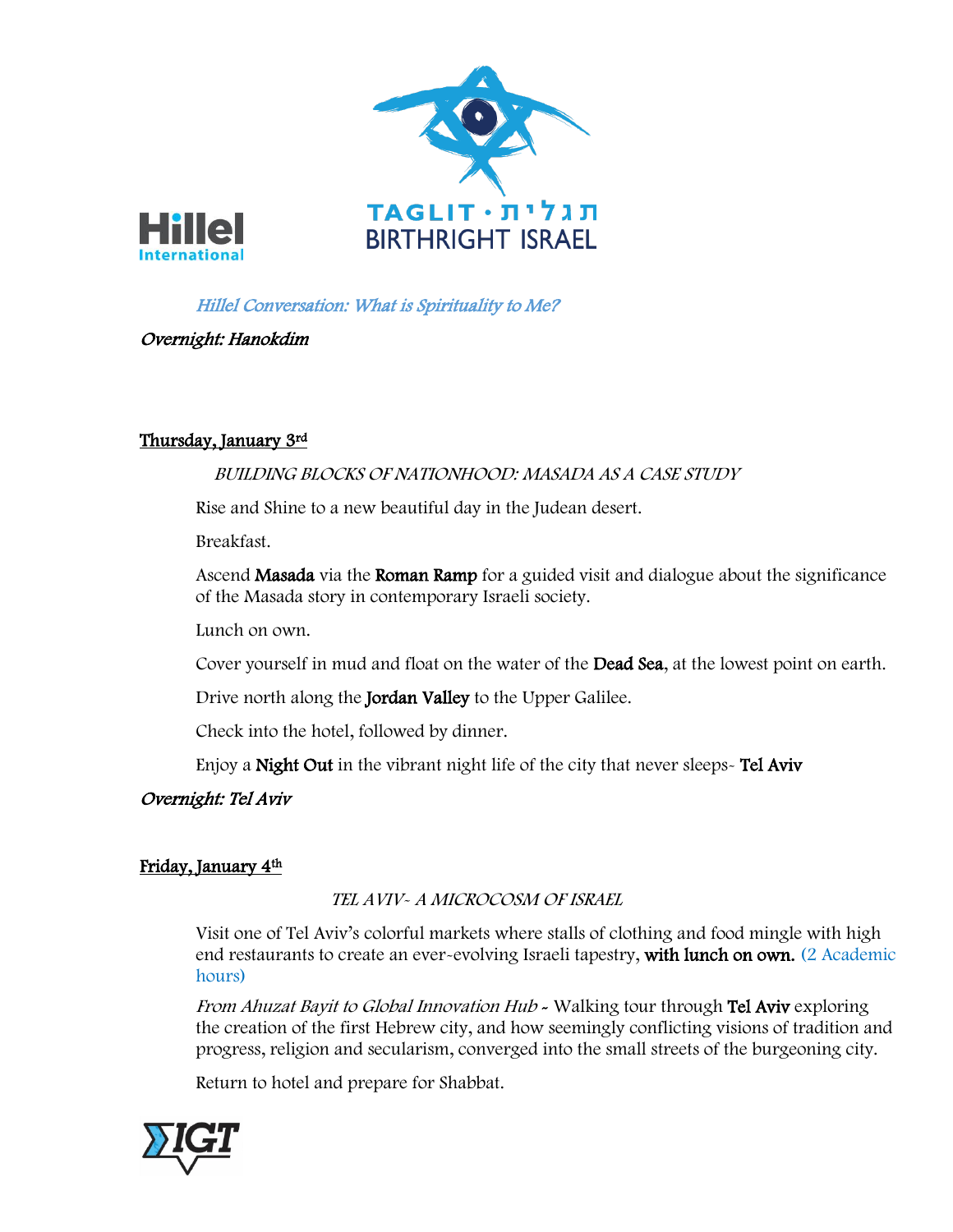



Kabbalat Shabbat - celebrate the beginning of Shabbat with a choice of services: Reform, Conservative, Orthodox, and additional Creative Options.

Festive Shabbat Dinner at the hotel

Oneg Shabbat with stories, singing and food…

Overnight: Jerusalem

#### Shabbat, January 5th

#### SHABBAT

Breakfast at the hotel.

Shabbat morning programs.

Festive Shabbat Lunch

Bnei Mitzvah Ceremony

Hillel Conversation: What is Your Israel Story?

#### Shabbat Menucha (rest).

Havdallah: Bein Kodesh Le Hol – A Transition: From Shabbat to the regular week.

Dinner on own.

Overnight: Jerusalem

#### Sunday, January 6<sup>th</sup>

JEWISH PEOPLE: HEART BREAKS & TRIUMPHS

Visit Israel's national cemetery, Mount Herzl, and hear the stories of the leaders who dreamt of and built the State of Israel and the young people who died fighting for it.

Lunch on own

Mifgash Summary Conversation – In Hebrew the word is Lehitraot – the end of a trip together, and the beginning of relationships that last a lifetime.

Visit a Supermarket/hypermarket/Distribution centers (4 Academic hours)

Dinner at a local restaurant (2 Academic hours)

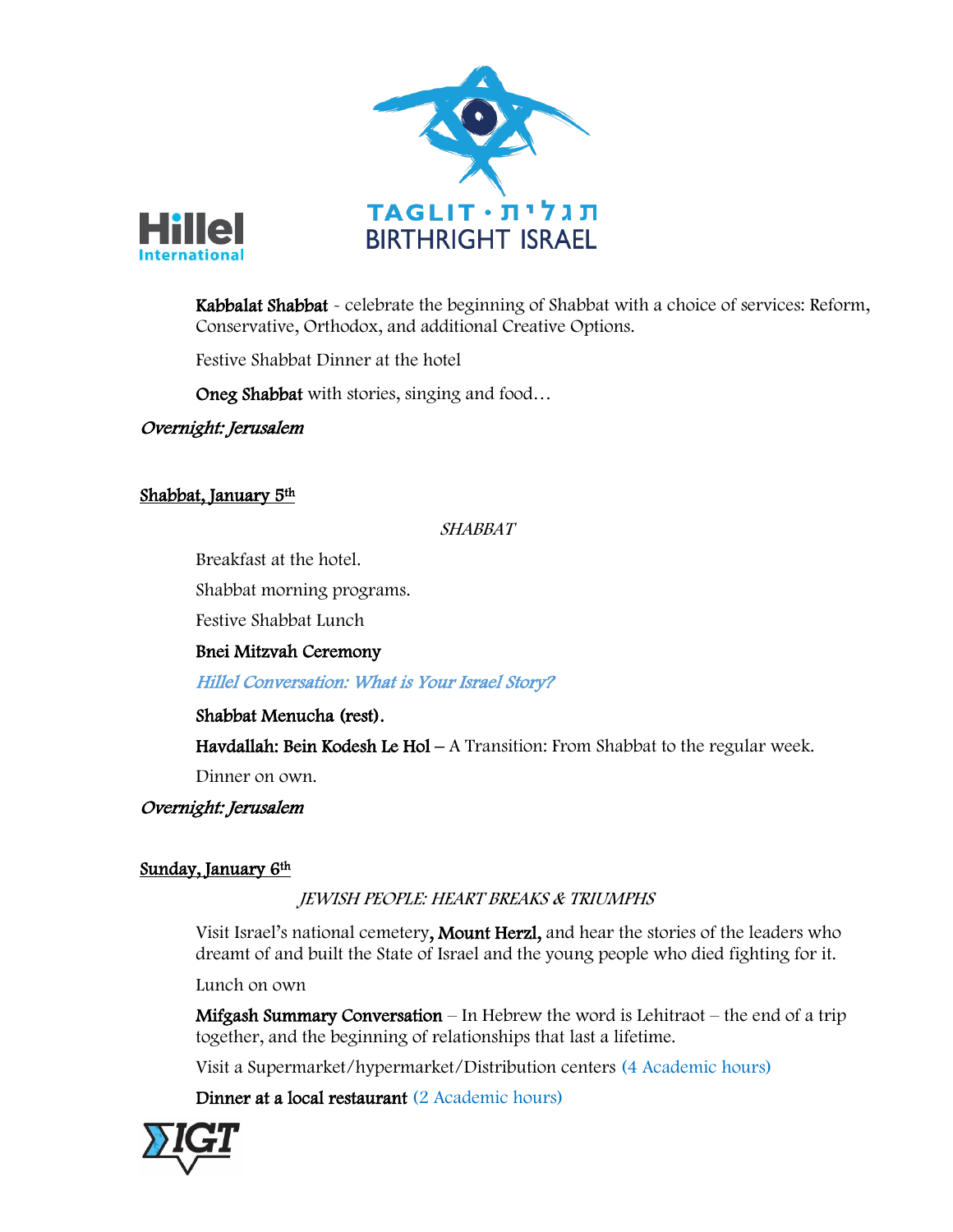



#### Overnight: Jerusalem

#### Tuesday, January 7th

#### CREATIVITY & FREEDOM

From Ahuzat Bayit to Global Innovation Hub - Walking tour through Tel Aviv exploring the creation of the first Hebrew city, and how seemingly conflicting visions of tradition and progress, religion and secularism, converged into the small streets of the burgeoning city.

Lunch on own

On May 14th 1948, hundreds of men and women converged on a small house on Rothschild Boulevard and changed the future of the Jewish people. The house became known as Independence Hall which tells the story of the events that preceded and followed this historic moment.

Visit Carlsberg brewery Beer Developments Ashkelon (2 Academic hours)

#### Overnight: Ashkelon

#### Wednesday, January 8th

THE RESILIANCE OF DREAMER AND DREAMS

Guided visit through **Sderot** for a glimpse at the resilience and creativity of the community that has paid a heavy price for its location near the Gaza Strip.

Lunch on own

Green Activity: Visit Shvil Hasalat (the Salad Way) in Talmei Yosef, for a taste of the connection between agriculture, environmental innovation and fun.

Training-end & Course Conclusion (2 Academic hours)

Dinner at hotel.